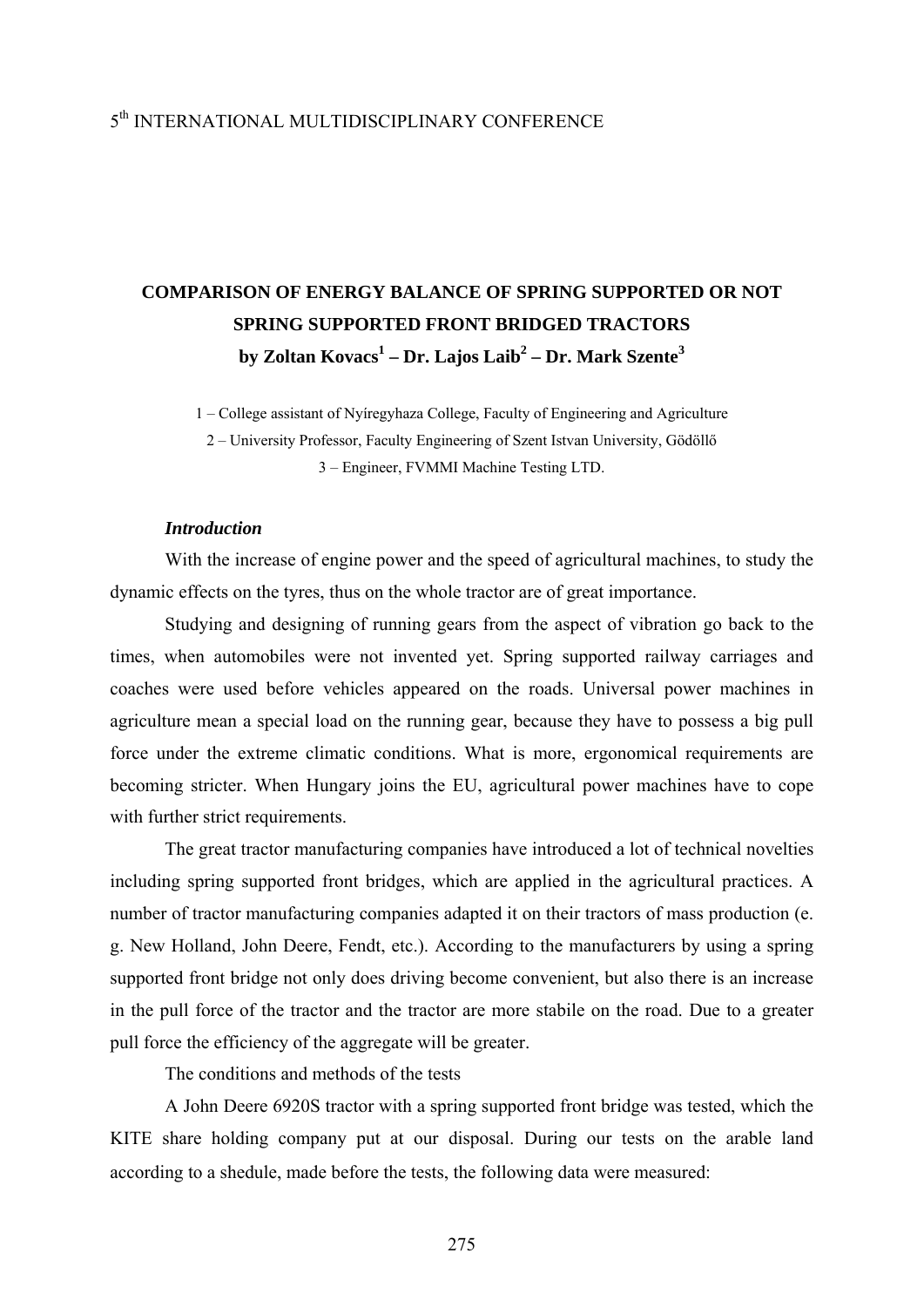- measurements time (sec),
- number of motor revolutions  $(n^{-1})$ ,
- the revolutions of the back wheel  $(n^{-1})$ ,
- torque of the left back wheel (kNm),
- torque of right back wheel (kNm),
- torque of the front driving shaft (kNm),
- velocity (m/s),
- left front wheel revolutions  $(n^{-1})$ ,
- right front wheel revolutions  $(n^{-1})$ ,
- pull force (kN),
- tractor frame acceleration  $(m/s^2)$ ,
- left front bridge acceleration  $(m/s^2)$ ,
- right front bridge acceleration  $(m/s<sup>2</sup>)$ ,

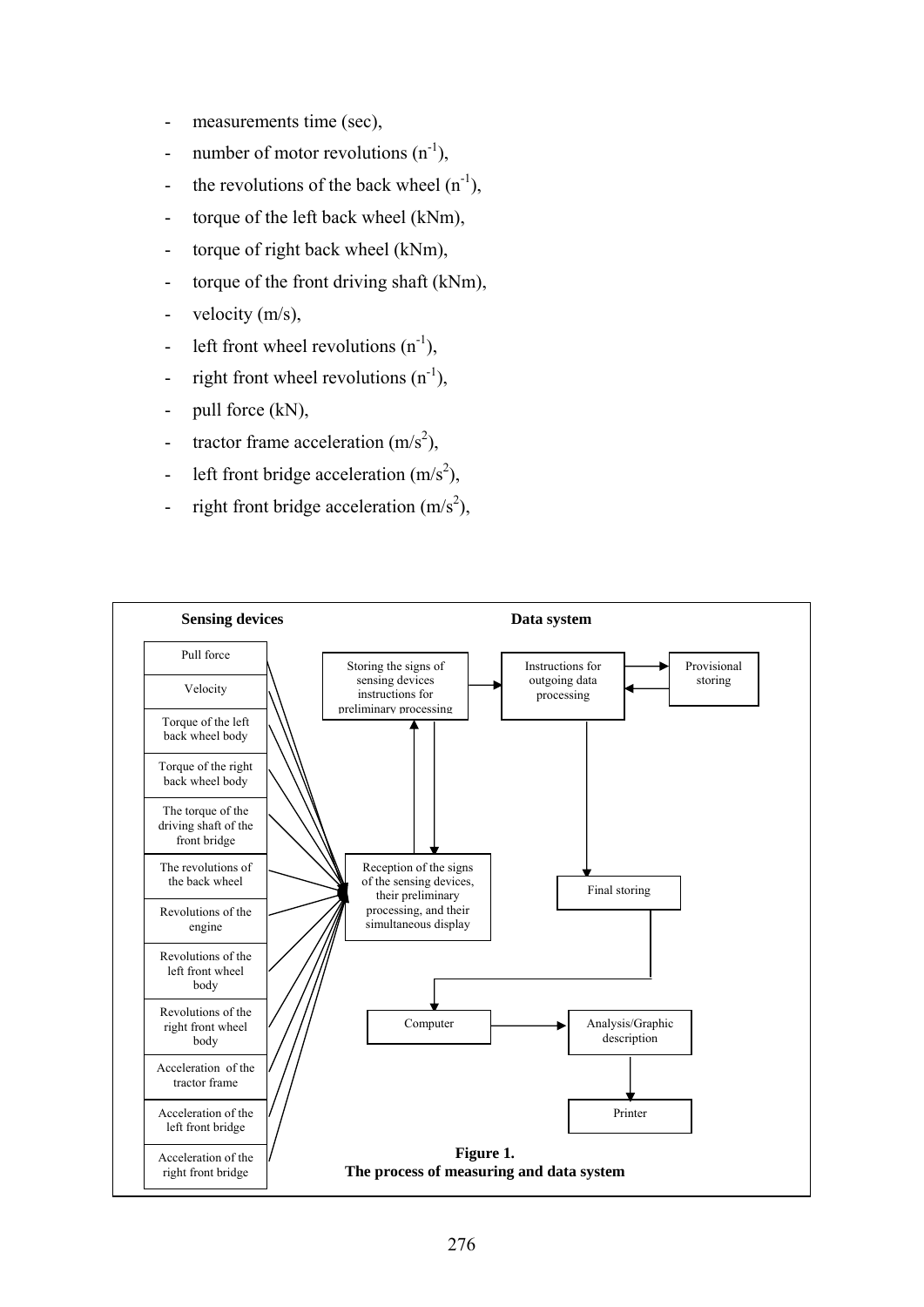The tests were on arable land in a plain on loomy soil. To measure the back wheel shaft torque, an auxiliary wheel body with a gauge measuring pin was fitted to the back wheel body, then it was fixed to the back wheel of the tractor. Extensometers were fixed on the gauge measuring pins calibrated to the torque.

 The signs by the signallers were received by a Spider Mobil, with 16 channels measuring and data collecting system. Figure 1. shows the process of measuring and data processing.

 During the tests in the measurement phases the differential locking device of the tractor was always switched on to ensure, that the wheels on the shaft revolve with the same revolution number. According to the Hungarian standard the revolutions of the wheels are considered free from slipping if the tractor is moving without using a pull force. Therefore the measurements in all gears were started from zero pull force.

The achievements of the tests and their evaluations

The following characteristic were determined from our measurements:

- wheel slip  $(\%),$
- traction power  $(kW)$ ,
- the energy loss of the perpendicular swing (power loss).



**Figure 2. Wheel slip in function of pull force** 

**Figure 3. Tractive power in function of pull force** 

For instance, the characteristics, measured in the 1b4h gear, are presented. The wheel slip values and the traction power in function of the pull force are presented in figures 2 and 3. The vehicle on the terrain is affected by impressed force, which results in perpendicular swing. These swings are stochastic as the impressed and free swings are superimposed on each other. The perpendicular accelerations impress mass forces, which create additional soil